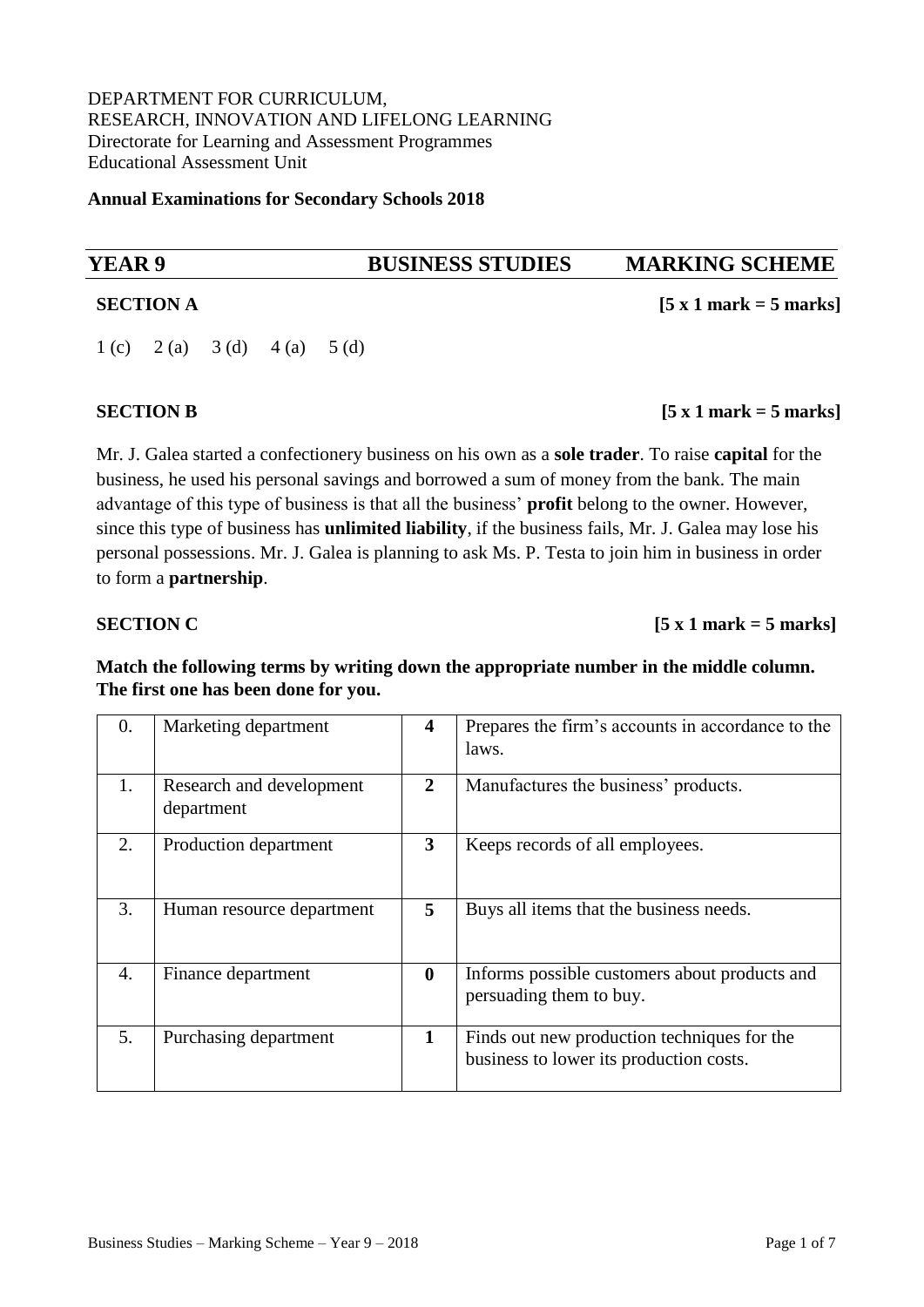| <b>SECTION D</b>                                                                                                                                                                                                                                                                                                                                                                                                                                                                                                                                                                                                                                                                                                                                                                                                                                                                                             | $[10$ marks]                                                                   |
|--------------------------------------------------------------------------------------------------------------------------------------------------------------------------------------------------------------------------------------------------------------------------------------------------------------------------------------------------------------------------------------------------------------------------------------------------------------------------------------------------------------------------------------------------------------------------------------------------------------------------------------------------------------------------------------------------------------------------------------------------------------------------------------------------------------------------------------------------------------------------------------------------------------|--------------------------------------------------------------------------------|
| c. Accept any other reasonable answer.<br>FALSE. Labour refers to the employees of a business.                                                                                                                                                                                                                                                                                                                                                                                                                                                                                                                                                                                                                                                                                                                                                                                                               | $(2 \text{ marks})$                                                            |
| d. TRUE.                                                                                                                                                                                                                                                                                                                                                                                                                                                                                                                                                                                                                                                                                                                                                                                                                                                                                                     | $(1$ mark $)$                                                                  |
| e. Accept any other reasonable answer.<br>FALSE. Services are non-physical objects that cannot be passed on to others.                                                                                                                                                                                                                                                                                                                                                                                                                                                                                                                                                                                                                                                                                                                                                                                       | $(2 \text{ marks})$                                                            |
| f. Accept any other reasonable answer.<br>FALSE. A democratic manager involves workers in the decision making process.                                                                                                                                                                                                                                                                                                                                                                                                                                                                                                                                                                                                                                                                                                                                                                                       | $(2 \text{ marks})$                                                            |
| g. TRUE.                                                                                                                                                                                                                                                                                                                                                                                                                                                                                                                                                                                                                                                                                                                                                                                                                                                                                                     | $(1$ mark)                                                                     |
| h. Accept any other reasonable answer.<br>FALSE. In a market economy decisions about production are made by private individuals.                                                                                                                                                                                                                                                                                                                                                                                                                                                                                                                                                                                                                                                                                                                                                                             | $(2 \text{ marks})$                                                            |
| <b>SECTION E</b><br>$[2 \times 25 \text{ marks} = 50 \text{ marks}]$<br><b>Question 1</b>                                                                                                                                                                                                                                                                                                                                                                                                                                                                                                                                                                                                                                                                                                                                                                                                                    |                                                                                |
| Accept any other reasonable answer.<br>a.<br>Unemployment - Those people who want to work but cannot find a<br>job.<br>Factors of production – The factors of production are resources<br>$\bullet$<br>consisting of land, labour, capital and entrepreneur which are used<br>by a business to produce goods and services.<br>Entrepreneurs - Are persons who organize land, labour and<br>$\bullet$<br>capital for the business to start producing and selling goods and<br>services.<br>Job vacancies – Jobs which have not been filled.<br>Recruitment - Finding and hiring the best-qualified candidate (from<br>within or outside of an organisation) for a job opening.                                                                                                                                                                                                                                | $(1$ mark $)$<br>$(1$ mark $)$<br>$(1$ mark $)$<br>$(1$ mark $)$<br>$(1$ mark) |
| Any three $(3)$ of the following or any other reasonable answer:<br>$\mathbf{b}$ .<br>Frictional unemployment – Refers to those people who are<br>unemployed because they have left their job and are searching for<br>a better job.<br>Structural unemployment – Affects a particular industry and types<br>$\bullet$<br>of jobs. It occurs because of a change in the demand pattern or<br>in the methods of production.<br>Seasonal unemployment – This type of unemployment is found in<br>$\bullet$<br>industries such as tourism where there are seasonal nature of work.<br>Technological unemployment – Unemployment that is caused by<br>$\bullet$<br>technological changes.<br>Cyclical unemployment – When the world's economy is passing<br>$\bullet$<br>through difficult times (recession or depression), workers will lose<br>their jobs because the general demand for products all over the |                                                                                |

world decreases*.*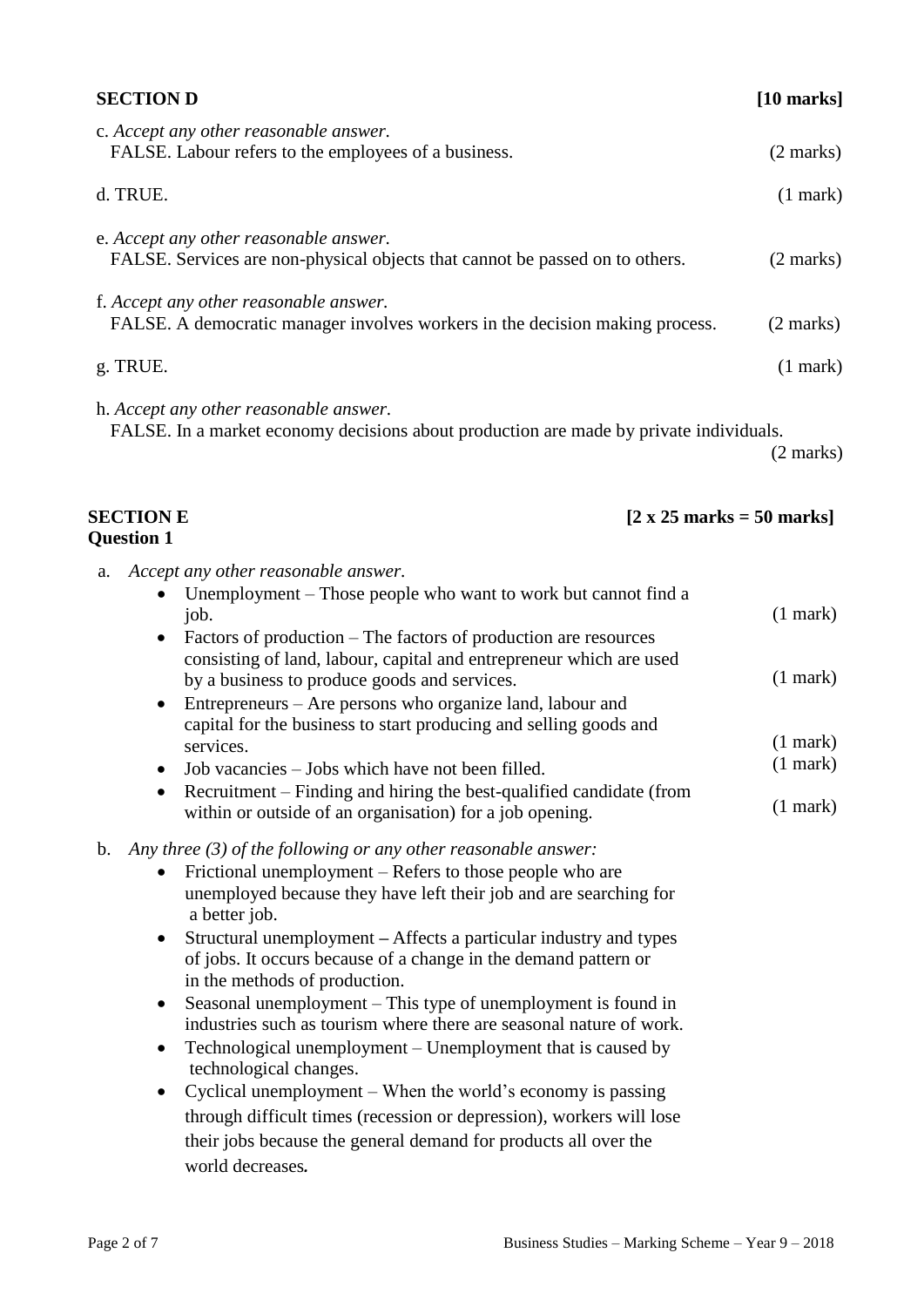|    | Regional unemployment – When a big company closes down, it<br>$\bullet$                              |                     |
|----|------------------------------------------------------------------------------------------------------|---------------------|
|    | will create unemployment in that area in which it is situated.                                       |                     |
|    | Voluntary unemployment – Workers choose to remain<br>$\bullet$                                       |                     |
|    | unemployed.                                                                                          | $(6 \text{ marks})$ |
| c. | Accept any other reasonable answer.                                                                  |                     |
|    | To employ new staff.<br>i.                                                                           | $(1$ mark $)$       |
|    | ii.<br>Job description $- A$ list of the main duties of the job.                                     | $(1$ mark $)$       |
|    | Job specification – Sets out the kind of qualifications, skills and                                  |                     |
|    | experiences that are needed from successful candidates.                                              | $(1$ mark $)$       |
|    | iii.<br>Any two (2) of the following for each section:                                               |                     |
|    | Job specification – Candidates must demonstrate good                                                 |                     |
|    | communication and organisational skills. Candidates should be in                                     |                     |
|    | possession of A level standard of education or secretarial                                           |                     |
|    | certificate. Computer knowledge is essential.                                                        | $(2 \text{ marks})$ |
|    | Job description – Handling correspondence with foreign suppliers,                                    |                     |
|    | maintaining department schedules, answering or referring inquiries,                                  |                     |
|    | preparing reports by collecting information, securing information<br>by completing database backups. | $(2 \text{ marks})$ |
|    |                                                                                                      |                     |
| d. | Accept any other reasonable answer.                                                                  |                     |
|    | Letter of application $- A$ letter written by the applicant explaining<br>i.                         |                     |
|    | why he/she is applying for the job, why he/she can do the job                                        | $(1$ mark $)$       |
|    | properly and his/her ideas about the job.                                                            |                     |
|    | A C.V. is a summary of a person's employment and educational                                         |                     |
|    | record.                                                                                              | $(1$ mark $)$       |
|    | ii.<br>Any three $(3)$ of the following or any other reasonable answer:                              |                     |
|    | Name, address, telephone, mobile, date of birth, e mail address,                                     |                     |
|    | nationality, work experience, educational qualifications, personal                                   |                     |
|    | skills and competences, communication skills,                                                        |                     |
|    | organisational/managerial skills, technical skills and competences<br>and referees.                  | $(3 \text{ marks})$ |
|    |                                                                                                      |                     |
| e. | Any two $(2)$ of the following or any other reasonable answer:                                       |                     |
|    | To find out about:                                                                                   |                     |
|    | the applicant's ability for the job,                                                                 |                     |
|    | the personal qualities of the applicant,                                                             |                     |
|    | the general character and personality of the applicant,                                              |                     |
|    | the best prospective worker for the business and whether the applicant                               |                     |
|    | can work well with the existing business staff.                                                      | $(2 \text{ marks})$ |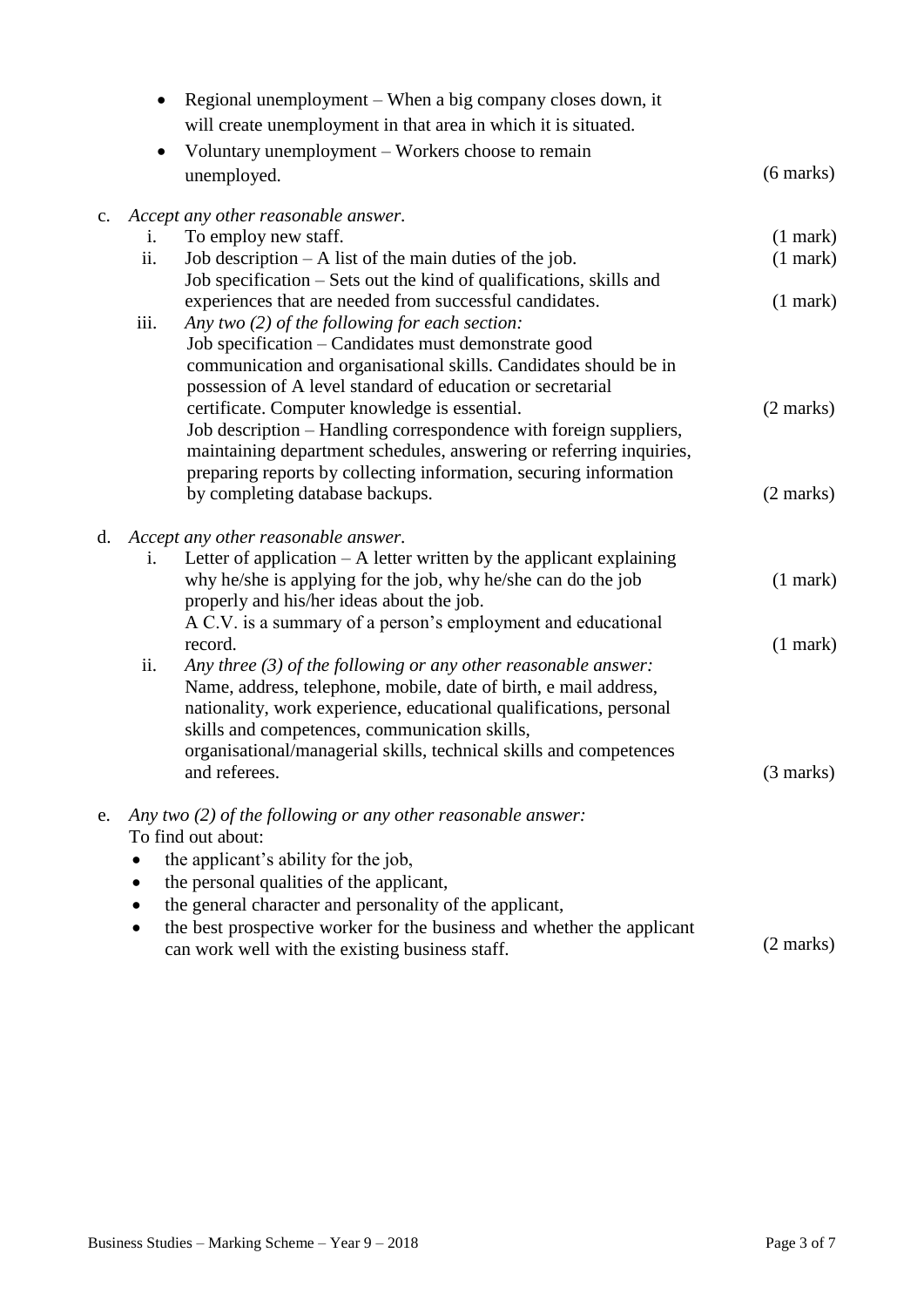# **Question 2.**

| (a) |           | Any five $(5)$ of the following:<br>Product, place, price, promotion, process, physical evidence and people.                                                                                                                               | $(5 \text{ marks})$ |
|-----|-----------|--------------------------------------------------------------------------------------------------------------------------------------------------------------------------------------------------------------------------------------------|---------------------|
|     |           | Any three $(3)$ of the following:                                                                                                                                                                                                          |                     |
|     |           | Product - Decisions have to be taken about the product itself. Such<br>decisions                                                                                                                                                           |                     |
|     |           | include; What to produce? What design, brand name, quality and<br>packaging are                                                                                                                                                            |                     |
|     |           | going to be used for the product?                                                                                                                                                                                                          |                     |
|     | $\bullet$ | Price – The price at which the product will be sold.                                                                                                                                                                                       |                     |
|     | $\bullet$ | Promotion - This is how the product is advertised and promoted, to<br>encourage                                                                                                                                                            |                     |
|     |           | consumers to buy the product.                                                                                                                                                                                                              |                     |
|     | $\bullet$ | $Place - In which shops the product is going to be sold and how is the$<br>product                                                                                                                                                         |                     |
|     |           | going to reach such shops.                                                                                                                                                                                                                 | $(3 \text{ marks})$ |
|     | $\bullet$ | People – Staff should have the appropriate interpersonal skills, attitude, and<br>service knowledge to provide the service that consumers are paying for.<br>Process – Refers to the systems used to assist the organisation in delivering |                     |
|     | $\bullet$ | the service.                                                                                                                                                                                                                               |                     |
|     | ٠         | Physical evidence – Where is the service being delivered?                                                                                                                                                                                  |                     |
| (b) |           | Accept any other reasonable answer.                                                                                                                                                                                                        |                     |
|     |           | Through marketing, the business will inform consumers about this product and                                                                                                                                                               |                     |
|     |           | tries to persuade them to buy.                                                                                                                                                                                                             | $(1$ mark $)$       |
| (c) | i.        | Accept any other reasonable answer.                                                                                                                                                                                                        |                     |
|     |           | Advertising is a message that uses words, pictures and sound to inform and<br>persuade people to buy.                                                                                                                                      | $(1$ marks)         |
|     | ii.       | Accept any other reasonable answer.                                                                                                                                                                                                        |                     |
|     |           | Informative advertising - Adverts that give information about the product<br>that is being advertised.                                                                                                                                     | $(1$ mark)          |
|     |           | Persuasive advertising - Adverts that use techniques to persuade                                                                                                                                                                           |                     |
|     |           | consumers to buy the product which is being advertised.                                                                                                                                                                                    | $(1$ mark $)$       |
|     | iii.      | Accept any other reasonable answer.                                                                                                                                                                                                        |                     |
|     |           | Persuasive advertising because it tries to persuade consumers to buy the<br>business products.<br>Accept any other reasonable answer.                                                                                                      | $(2 \text{ marks})$ |
|     | iv.       | Advantage – The advert is explained better on television.                                                                                                                                                                                  | $(1$ mark)          |
|     |           | Disadvantage – It is more expensive to advertise on television when                                                                                                                                                                        |                     |
|     |           | compared with advertising on radio.                                                                                                                                                                                                        | $(1$ mark)          |
|     | V.        | Any one $(1)$ of the following or any other reasonable answer:<br>Advantages of advertising:                                                                                                                                               |                     |
|     |           | Adverts make consumers aware of the products that are being sold.                                                                                                                                                                          |                     |
|     |           | Create competition among businesses.                                                                                                                                                                                                       |                     |
|     | $\bullet$ | Adverts increase the sales of businesses and so more jobs are created.                                                                                                                                                                     |                     |
|     | ٠         | Help to pay for sports events and concerts.                                                                                                                                                                                                |                     |
|     | $\bullet$ | Contribute towards the costs of newspapers, magazines, television and<br>radio stations.                                                                                                                                                   | $(1$ mark $)$       |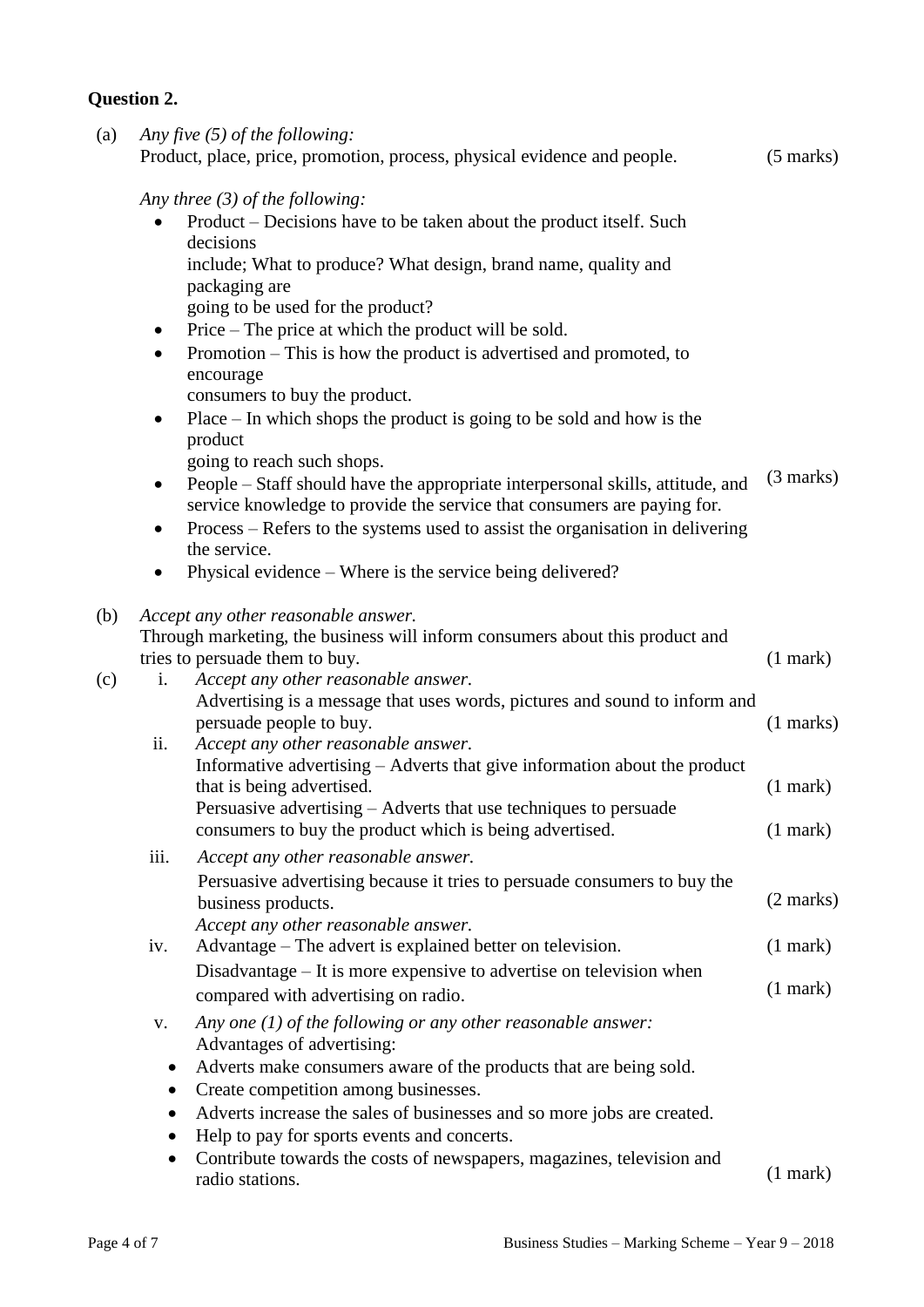|     | V.<br>$\bullet$<br>$\bullet$        | Any one $(1)$ of the following or any other reasonable answer:<br>Disadvantages of advertising:<br>Advertising increases the prices of products.<br>Most adverts try to persuade people to buy, even if they don't need the<br>commodity that is being advertised.<br>Some adverts encourage bad habits.<br>Advertising may encourage people to be wasteful. | $(1$ mark) |
|-----|-------------------------------------|--------------------------------------------------------------------------------------------------------------------------------------------------------------------------------------------------------------------------------------------------------------------------------------------------------------------------------------------------------------|------------|
| (d) | 1.                                  | Accept any other reasonable answer.<br>Sales promotion refers to the encouragement given to make consumers<br>buy the product.                                                                                                                                                                                                                               | $(1$ mark) |
|     | ii.                                 | Any two $(2)$ of the following or any other reasonable answer:<br>Free samples, coupons, competitions or free gifts.                                                                                                                                                                                                                                         | (2 marks)  |
| (e) | $\bullet$<br>$\bullet$<br>$\bullet$ | Manufacturer – that business which uses the factors of production to<br>produce products.<br>Wholesaler $-$ is a business that buys in large quantities from manufacturers<br>and sells in smaller quantities to shops (retailers).<br>Retailer – is that shop which sells goods to consumers.                                                               |            |
|     |                                     | Consumer – that person who buys the products.                                                                                                                                                                                                                                                                                                                | (4 marks)  |

# **SECTION F** [10 marks]

# **Question 1.**

| a)            | <b>T</b> – Transmitter, $M$ – Medium, $M$ – Message, $R$ – Receiver.                                                                                                                                                                                                                                                                                                    | (4 marks)                            |
|---------------|-------------------------------------------------------------------------------------------------------------------------------------------------------------------------------------------------------------------------------------------------------------------------------------------------------------------------------------------------------------------------|--------------------------------------|
| b)            | Feedback is the response of the receiver to the message.                                                                                                                                                                                                                                                                                                                | $(1$ mark $)$                        |
| $\mathbf{c})$ | One way communication – When the receiver of a message has no chance to reply<br>to the message. In this case, no feedback is allowed.<br>Two way communication – When the receiver of a message has a chance to reply<br>to the message. In this case, feedback is allowed.                                                                                            | $(1$ mark $)$<br>$(1$ mark $)$       |
| d)            | Agenda – Contains the items that are going to be discussed during a meeting.<br>Minutes – Written records of what have been discussed during the meeting.<br>Non-verbal communication $-$ this refers to the way persons walk or sit, the<br>number of times they smile and their facial expressions. Non-verbal<br>communication is also referred to as body language. | $(1$ mark)<br>$(1$ mark)<br>(1 mark) |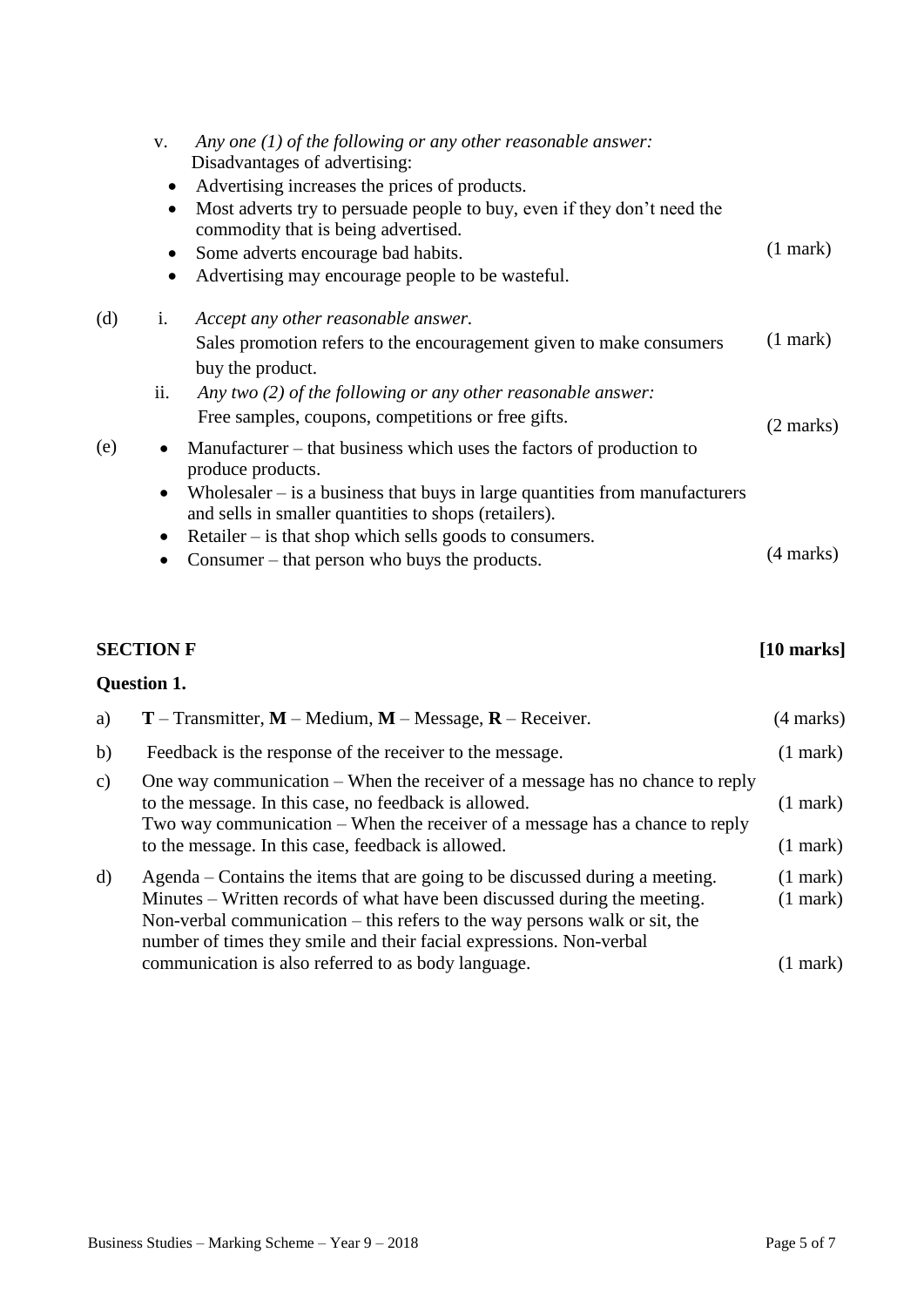|    | <b>Question 2.</b>                                                                                                                                                                                                                                                                                                                                                                                                                                                                                                                                                                                                                                                                                                                                                                                                                                                                                                                                                                                    |                                |
|----|-------------------------------------------------------------------------------------------------------------------------------------------------------------------------------------------------------------------------------------------------------------------------------------------------------------------------------------------------------------------------------------------------------------------------------------------------------------------------------------------------------------------------------------------------------------------------------------------------------------------------------------------------------------------------------------------------------------------------------------------------------------------------------------------------------------------------------------------------------------------------------------------------------------------------------------------------------------------------------------------------------|--------------------------------|
| a) | A business that can have 2 or more owners (partners).                                                                                                                                                                                                                                                                                                                                                                                                                                                                                                                                                                                                                                                                                                                                                                                                                                                                                                                                                 | $(1$ mark $)$                  |
| b) | Any two $(2)$ of the following:<br>The name and address of the partnership.<br>The amount of money each partner has invested in the business.<br>$\bullet$<br>The registered office of the partnership in Malta.<br>$\bullet$<br>The objects of the partnership (What the partnership will be trading in).<br>$\bullet$<br>The duties of each partner.<br>$\bullet$<br>How profits or losses are to be shared among the partners.<br>$\bullet$<br>How much each partner will be paid (salary).<br>$\bullet$                                                                                                                                                                                                                                                                                                                                                                                                                                                                                           | $(2 \text{ marks})$            |
| c) | General partnership $-$ In this type of partnership all partners have<br>$\bullet$<br>unlimited liability.<br>Limited partnership - In this type of partnership, partners may have<br>$\bullet$<br>limited liability but at least one of them must accept unlimited liability.                                                                                                                                                                                                                                                                                                                                                                                                                                                                                                                                                                                                                                                                                                                        | $(1$ mark $)$<br>$(1$ mark $)$ |
| d) | A sleeping partner is a partner with limited liability that contributes money for<br>the business but cannot run the partnership. The sleeping partner shares profits or<br>losses of the partnership with the other partners.                                                                                                                                                                                                                                                                                                                                                                                                                                                                                                                                                                                                                                                                                                                                                                        | $(1$ mark)                     |
| e) | Advantages: Any two (2) of the following or any other reasonable answer:<br>Greater continuity than a sole trader. If a partner is ill or on holiday, the<br>$\bullet$<br>other partners will open the business.<br>The work of the business is divided among the partners.<br>$\bullet$<br>More people are available to contribute money for the partnership.<br>$\bullet$<br>Losses are shared among the partners.<br>$\bullet$<br>More ideas to make business decisions.<br>$\bullet$<br>Can bring in a wider range of skills than a sole trader.<br>$\bullet$<br>Business problems can be discussed among partners.<br>$\bullet$<br>Disadvantages: Any two (2) of the following or any other reasonable answer:<br>Partners may have unlimited liability.<br>Partnership does not have a separate legal entity.<br>A new partnership agreement should be done if a partner leaves or dies.<br>٠<br>Possible conflicts among partners.<br>٠<br>Profits are shared among the partners.<br>$\bullet$ | $(2 \text{ marks})$            |
|    | Partners may withdraw part of the money invested in the business only if<br>the other partners agree.                                                                                                                                                                                                                                                                                                                                                                                                                                                                                                                                                                                                                                                                                                                                                                                                                                                                                                 | $(2 \text{ marks})$            |